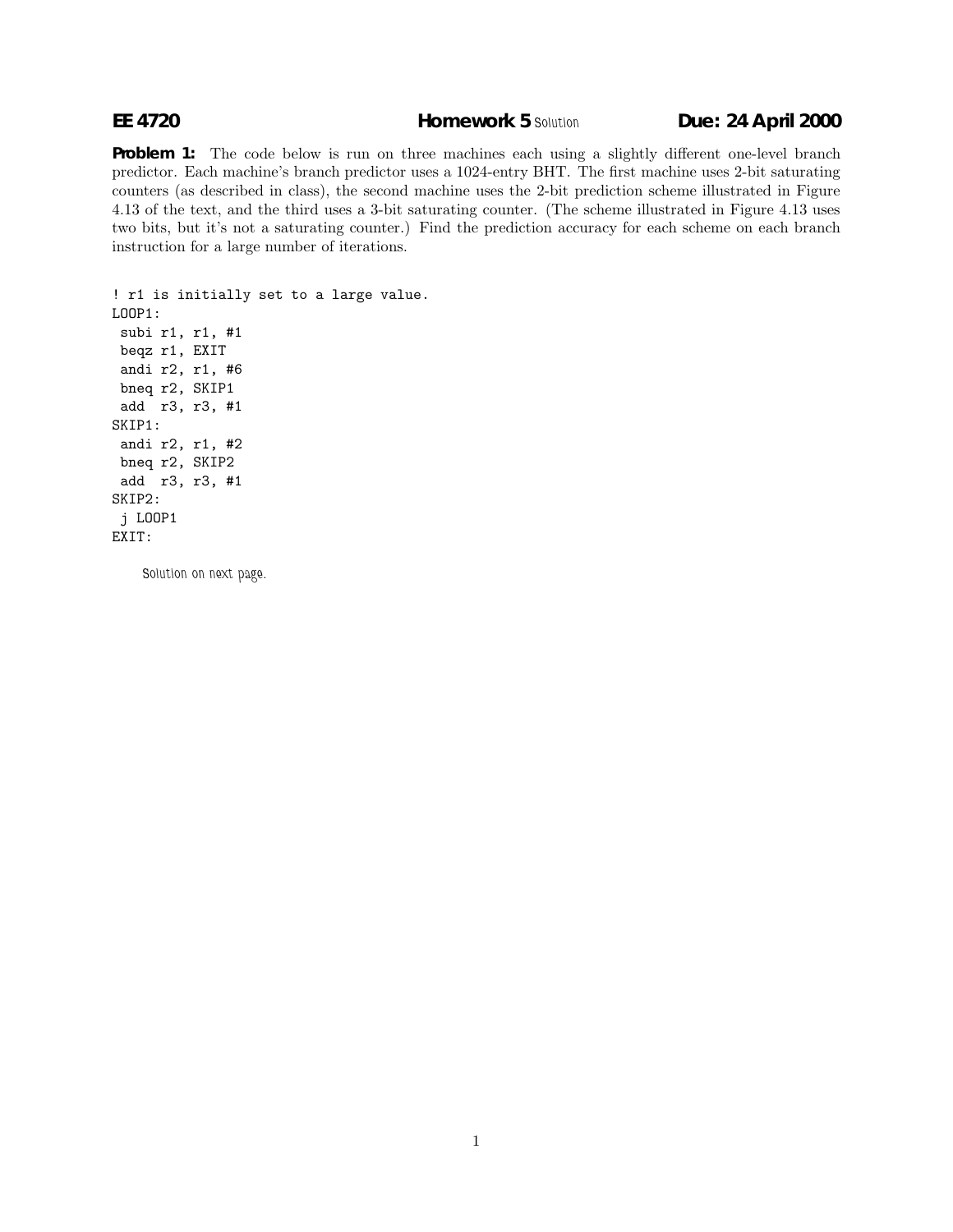*The branch outcomes are shown below, the horizontal position indicates the order in which the branches are executed (the distance between them is not drawn to scale). Beneath the branch outcomes are the values of the branch counter (or state) for the prediction scheme indicated. An* x *appears beneath a branch outcome if it was mispredicted. If the prediction accuracy for a branch and scheme depends on how the counter is initialized then counter values and outcomes are shown for several possible initializations. The prediction scheme illustrated in Figure 4.13 is called 2-bit state; the states are numbered 0 through 3, with 0 being the state illustrated in the lower right, 1 lower left, 2 upper right, and 3 upper left. At least enough outcomes are shown to reveal a repeating sequence.*

```
LOOP1:
```

```
subi r1, r1, #1
beqz r1, EXIT N N N N N N N N
! 2-bit counter 3 x 2 x 1 0 0 0 0 0 0 0 ... 100%
! 2-bit state 3 x 2 x 0 0 0 0 0 0 0 0 ... 100%
! 3-bit counter 7 x 6 x 5 x 4 x 3 2 1 0 0 0 ... 100%
andi r2, r1, #6
bneq r2, SKIP1 N N T T T T T T T N N T T T
! 2-bit counter 3 x 2 x 1 x 2 3 3 3 3 3 x 2 x 1 x 2 3 3 ... 5/8 = 62.5%
! 2-bit state 3 x 2 x 0 x 1 x 3 3 3 3 3 x 2 x 0 x 1 x 3 3 ... 4/8 = 50%
! 3-bit counter 7 x 6 x 5 6 7 7 7 7 7 x 6 x 5 6 7 7 ... 6/8 = 75%
add r3, r3, #1
SKIP1:
andi r2, r1, #2
bneq r2, SKIP2 N N T T N N T T N
! 2-bit counter 3 \times 2 \times 1 \times 2 3 \times 2 \times 1 \times 2 3 \ldots 1/4 = 25%! 2-bit counter 0 0 0 x 1 x 2 x 1 0 x 1 x 2 ... 1/4 = 25%
! 2-bit state 3 x 2 x 0 x 1 x 3 x 2 x 0 x 1 x 3 ... 0/4 = 0%
! 2-bit state 0 0 0 x 1 x 3 x 2 x 0 x 1 x 3 ... 0/4 = 0%
! 3-bit counter 7 x 6 x 5 6 7 ... 2/4 = 50%
! 3-bit counter 5 \times 4 \times 3 \times 4 = 5... 1/4 = 25%! 3-bit counter 4 \times 3 2 x 3 x 4 ... 1/4 = 25%! 3-bit counter 0 0 0 x 1 x 2 1 0 x 1 x 2 ... 2/4 = 50%
add r3, r3, #1
SKIP2:
j LOOP1
EXIT:
```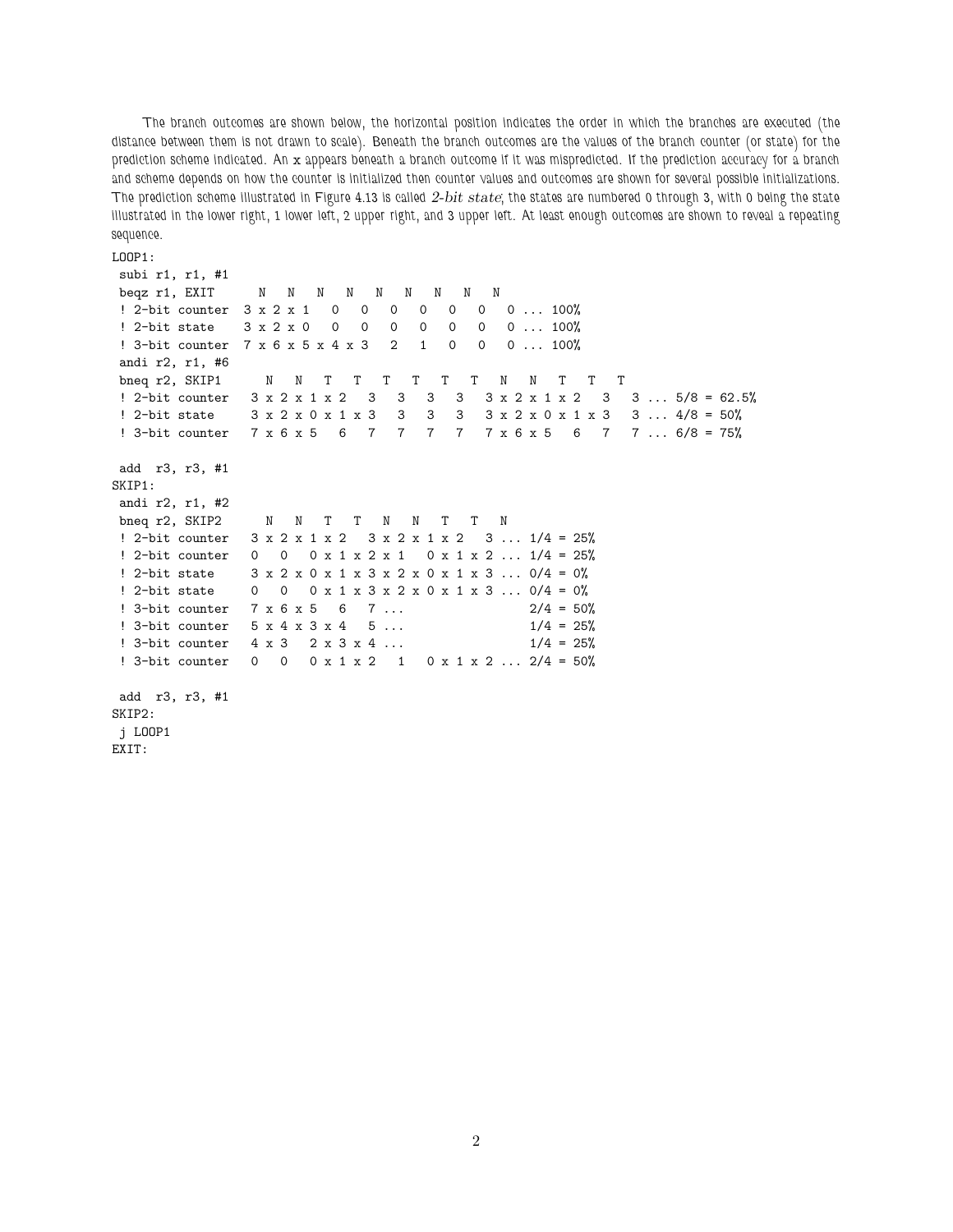**Problem 2:** What is the largest BHT size (number of entries) for which there will be collisions between at least two branches in the code above?

*For there to be a collision the BHT address must be the same for at least two branches. If the BHT had just one entry it would use zero address bits and so all branches would have the same BHT address. But the problem asked for the maximum table size. The address of each instruction (using a made-up value of* LOOP1*) is shown below next to the instruction. The low-order bits of branch instruction addresses (skipping alignment) are shown to the left. If the BHT used three address bits then these would be the addresses and there would be no collisions. If two bits were used (the two least significant bits) the three address would still be different. If one address bit were used then the first two branches would be indistinguishable, there'd be collisions. So the answer is two entries.*

*Note that the BHT address is constructed using the address (PC) of the branch instruction,* **not** *the branch target address.*

! r1 is initially set to a large value. LOOP1: 0x1000 0x1000: subi r1, r1, #1 001 0x1004: beqz r1, EXIT 0x1008: andi r2, r1, #6 011 0x100c: bneq r2, SKIP1 0x1010: add r3, r3, #1 SKIP1: 0x1014: andi r2, r1, #2 110 0x1018: bneq r2, SKIP2 0x101c: add r3, r3, #1 SKIP2: 0x1020: j LOOP1 EXIT:

**Problem 3:** The program below runs on a system using a gselect branch predictor with a 14-bit branch history and a  $2^{22}$ -entry BHT.

Show the value of the global branch history just before executing each branch after a large number of iterations. (The branch can be taken or not taken.) Also show the address used to index (lookup the value in) the BHT.

Determine the prediction accuracy of each branch assuming no collisions in the BHT.

```
! r2 is initially set to a large value.
 add r1, r0, r0
LOOP1: ! LOOP1 = 0x1000
addi r1, r1, #2
LOOP2: ! LOOP2 = 0x1080
 subi r1, r1, #1
bneq r1, LOOP2
A: ... ! Nonbranch instructions.
 addi r1, r1, #3
LOOP3: LOOP3 = 0x1100
subi r1, r1, #1
bneq r1, LOOP3
B: ... ! Nonbranch instructions.
 subi r2, r2, #1
LINE: ! LINE = 0x1180
bneq r2, LOOP1
```